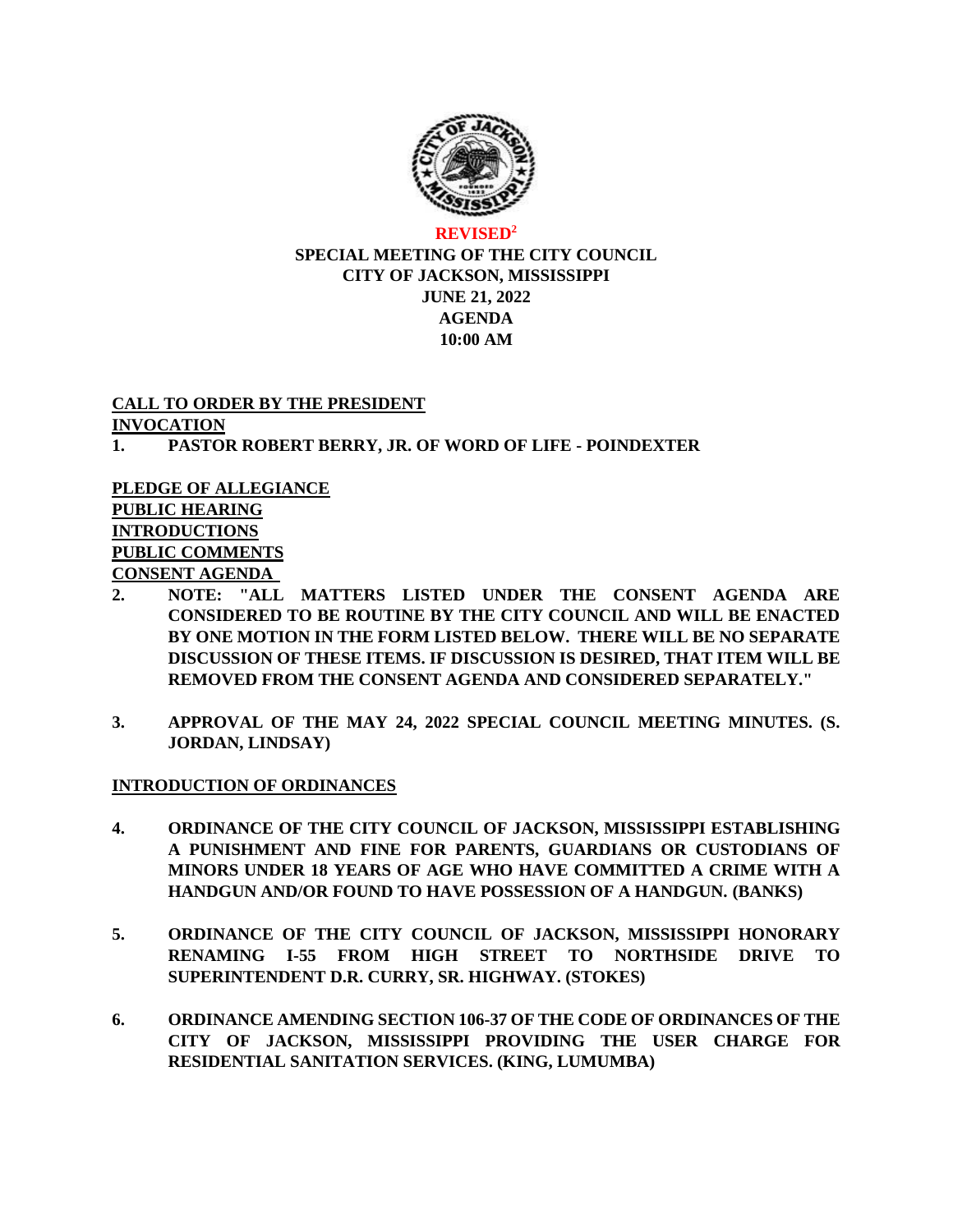#### **REGULAR AGENDA**

- **7. CLAIMS (MALEMBEKA, LUMUMBA)**
- **8. PAYROLL (MALEMBEKA, LUMUMBA)**
- **9. ORDER CONFIRMING THE MAYOR'S APPOINTMENT OF DR. GERALDINE B. CHANEY TO THE JACKSON MUNICIPAL AIRPORT AUTHORITY BOARD. (LUMUMBA)**
- **10. ORDER RE-APPOINTING BARBARA HILLIARD TO THE JACKSON PUBLIC SCHOOL BOARD. (LUMUMBA)**
- **11. ORDER CONFIRMING THE MAYOR'S APPOINTMENT OF VIRGINIA LYNN WATKINS, ESQ. AS MUNICIPAL COURT JUDGE FOR THE CITY OF JACKSON, MISSISSIPPI. (LUMUMBA)**
- **12. ORDER CONFIRMING THE MAYOR'S NOMINATION OF PAUL FORSTER TO THE JACKSON-HINDS LIBRARY BOARD. (LUMUMBA)**
- **13. ORDER RATIFYING THE ACCEPTANCE OF CAMERA REPAIR SERVICES FROM GLOBAL SECTOR SECURITY, LLC FOR PROFESSIONAL SERVICES RENDERED AT THALIA MARA HALL ON FEBRUARY 1, 2022, AND MARCH 16, 2022, AND AUTHORIZING PAYMENT IN THE AMOUNT OF ONE THOUSAND, ONE HUNDRED AND SIXTY-FOUR DOLLARS AND NINETY-TWO CENTS (\$1,164.92). (KIDD, LUMUMBA)**
- **14. ORDER REVISING THE FISCAL YEAR 2021 - 2022 SMALL BUSINESS ADMINISTRATION'S SHUTTERED VENUE OPERATOR GRANT BUDGET. (KIDD, LUMUMBA)**
- **15. ORDER AMENDING THE CITY OF JACKSONS PAY PLAN TO CHANGE THE RANGE OF LEGAL SECRETARY FROM RANGE 15 TO 18, SR. LEGAL SECRETARY FROM RANGE 19 TO 20, PARALEGAL I FROM RANGE 18 TO 21, PARALEGAL II FROM RANGE 22 TO 23, LEGAL ADMINISTRATIVE COORDINATOR FROM RANGE 20 TO 23, EXECUTIVE LEGAL ADMINISTRATOR FROM RANGE 24 TO 27, DEPUTY CITY ATTORNEY I FROM RANGE 31 TO 35, DEPUTY CITY ATTORNEY II FROM RANGE 37 TO 38, DEPUTY CITY PROSECUTOR FROM RANGE 28 TO RANGE 35, SENIOR DEPUTY CITY PROSECUTOR FROM RANGE 31 TO 38, CITY PROSECUTOR FROM RANGE 37 TO 44. (MARTIN, LUMUMBA)**
- **16. ORDER AUTHORIZING AN AMENDMENT TO CHANGE THE VENDOR IN THE BUDGET REVISION TO FY 2021-2022 FIRE DEPARTMENT'S BUDGET FOR THE PROCUREMENT OF A 30 X 30 SHED FROM CAROLINA CARPORTS, INC. TO METAL ROOFING SYSTEMS, INC. TO BE UTILIZED AT THE JACKSON FIRE DEPARTMENT RAINING ACADEMY LOCATED AT 1240 S GALLATIN STREET JACKSON, MS AND**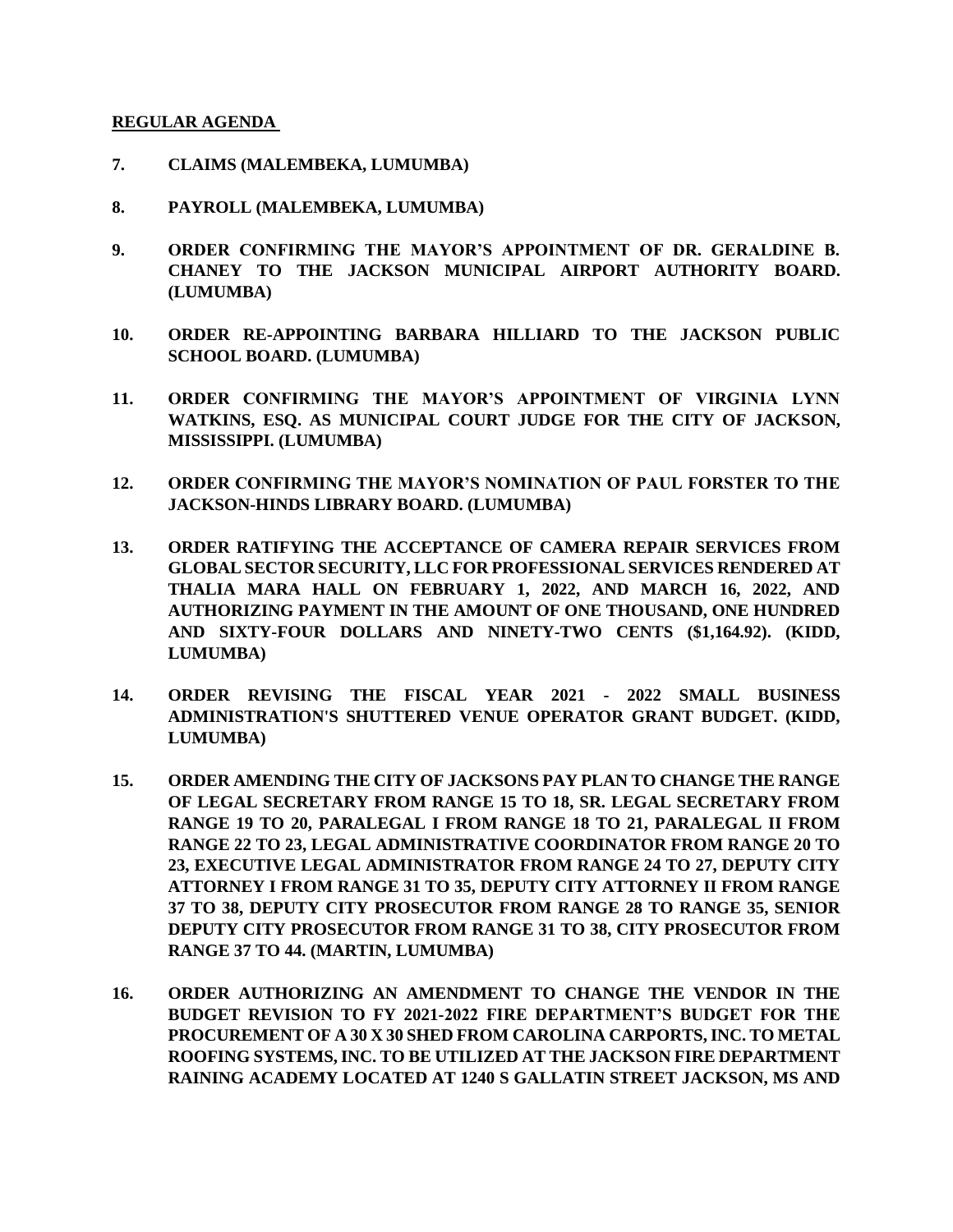**AUTHORIZATION TO TRANSFER FUNDS FROM ONE ACCOUNT TO ANOTHER ACCOUNT. (OWENS, LUMUMBA)**

- **17. ORDER AUTHORIZING THE CONTRIBUTING OF FIFTEEN THOUSAND DOLLARS (\$15,000.00) TO THE REAL COWBOY ASSOCIATION, LLC., FOR THE PURPOSE OF ADVERTISING AND BRINGING INTO FAVORABLE NOTICE POSSIBILITIES AND OPPORTUNITIES IN THE CITY OF JACKSON MISSISSIPPI. (HARRIS, LUMUMBA)**
- **18. ORDER AUTHORIZING THE MAYOR TO EXECUTE AN AGREEMENT WITH PYRO SHOWS, INC., FOR A FIREWORKS DISPLAY AT SMITH WILLS STADIUM, LOCATED AT 1200 LAKELAND DRIVE, ON JULY 2, 2022, AT A COST OF SIXTEEN THOUSAND DOLLARS (\$16,000.00). (WARD 1) (HARRIS, LUMUMBA)**
- **19. ORDER ACCEPTING THE DONATION OF FUNDS IN THE AMOUNT OF SIXTEEN THOUSAND DOLLARS (\$16,000.00) FROM DHARMA PROFESSIONAL SERVICES LLC FOR THE SPECIFIC PURPOSE OF PROVIDING A FIRE WORKS EXHIBITION AT SMITH WILLS STADIUM. (HARRIS, LUMUMBA)**
- **20. ORDER AUTHORIZING THE SUBMISSION OF AN APPLICATION TO JOIN MISSISSIPPI 811, INC. (KING, LUMUMBA)**
- **21. ORDER AUTHORIZING THE MAYOR TO EXECUTE A ONE (1) YEAR SERVICE AGREEMENT WITH SUEZ TECHNOLOGIES, INC. TO PROVIDE INSIGHT SERVICES AND 24/7 TECHNICAL SUPPORT FOR THE MEMBRANE PLANT AT O.B. CURTIS WTP. (ALL WARDS) (KING, LUMUMBA)**
- **22. ORDER AUTHORIZING THE MAYOR TO EXECUTE CHANGE ORDER #2 TO THE CONTRACT OF HEMPHILL CONSTRUCTION COMPANY, INC. FOR CONSTRUCTION OF THE O.B. CURTIS WATER TREATMENT PLANT MEMBRANE FILTER BUILDING PROJECT, DWI-L250008-02. (KING, LUMUMBA)**
- **23. RESOLUTION AUTHORIZING THE SUBMISSION OF AN APPLICATION TO THE MISSISSIPPI DEPARTMENT OF TRANSPORTATION FOR A FEDERAL TRANSPORTATION ALTERNATIVES GRANT FOR THE MEDGAR AND MYRLIE EVERS HOME NATIONAL MONUMENT SIDEWALK PROJECT AND COMMITTING MATCHING FUNDS FOR THE PROJECT IF AWARDED FEDERAL FUNDS. (WARD 3) (KING, LUMUMBA)**
- **24. ORDER AUTHORIZING THE MAYOR TO EXECUTE A PRELIMINARY ENGINEERING SERVICES CONTRACT WITH STANTEC CONSULTING SERVICES, INC., FOR THE LITTLE J RAIL TRAIL PROJECT, FEDERAL AID PROJECT DHP-8276-00(003) LPA/104587. (WARD 5) (KING, LUMUMBA)**
- **25. ORDER AUTHORIZING THE MAYOR TO EXECUTE A PRELIMINARY ENGINEERING SERVICES CONTRACT WITH STANTEC CONSULTING SERVICES, INC., FOR THE GROUP A SIGNAL PROJECT. (WARDS 4 & 5) (KING, LUMUMBA)**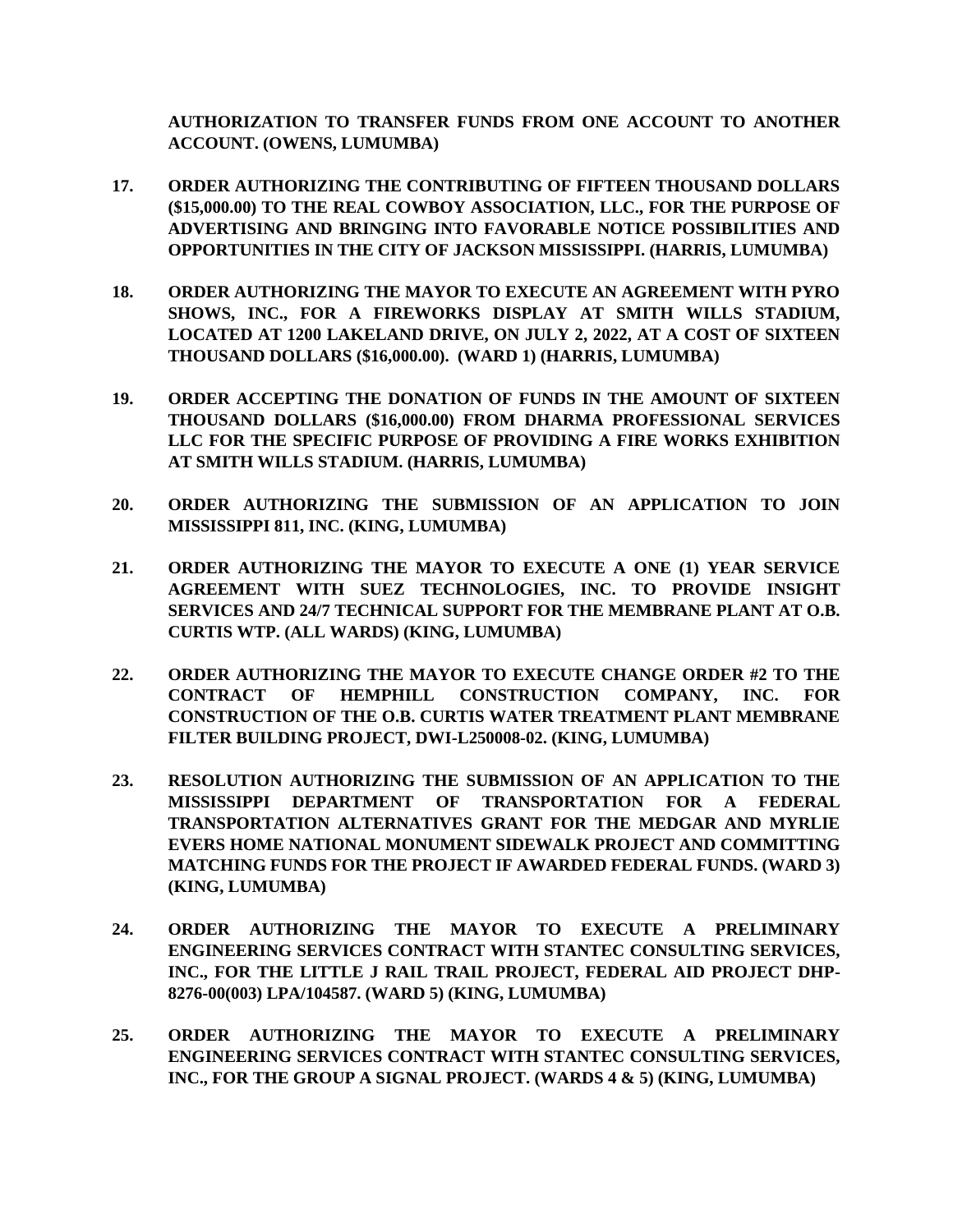- **26. ORDER AUTHORIZING THE MAYOR TO EXECUTE A PRELIMINARY ENGINEERING SERVICES CONTRACT WITH GARVER, LLC, FOR THE GROUP B SIGNAL PROJECT. (WARDS 1, 2 4, 5, 6, & 7) (KING, LUMUMBA)**
- **27. ORDER ACCEPTING THE BID OF HEMPHILL CONSTRUCTION COMPANY, INC. FOR CONSTRUCTION OF THE J.H. FEWELL WATER TREATMENT PLANT CARBON DIOXIDE EQUIPMENT PROJECT, DWI L250008-03, AND AUTHORIZING THE MAYOR TO EXECUTE A CONTRACT WITH SAID COMPANY. (KING, LUMUMBA)**
- **28. RESOLUTION OF THE CITY COUNCIL SUPPORTING THE TRI-COUNTY MOUNTAIN BIKE ASSOCIATION'S APPLICATION FOR A TRAIL ACCELERATOR GRANT FOR THE MOUNTAIN BIKE TRAILS AT BUDDY BUTTS PARK. (WARD 4) (KING, LUMUMBA)**
- **29. ORDER RATIFYING AND AUTHORIZING THE MAYOR TO EXECUTE ANY AND ALL DOCUMENTS NECESSARY TO APPLY FOR AND ADMINISTER THE NATIONAL LEAGUE OF CITIES' (NLC) MUNICIPALITIES REIMAGINING COMMUNITY SAFETY GRANT TO ESTABLISH AN OFFICE OF VIOLENCE PREVENTION AND TRAUMA RECOVERY. (C. MARTIN, LUMUMBA)**
- **30. ORDER AMENDING THE FISCAL YEAR 2021-2022 BUDGET OF THE GENERAL GOVERNMENT – OFFICE OF THE CITY ATTORNEY/RISK MANAGEMENT DIVISION. (C. MARTIN, LUMUMBA)**
- **31. ORDER AUTHORIZING THE MAYOR TO EXECUTE AN AGREEMENT WITH INTEGRATED PEST CONTROL MAINTENANCE FOR COMMERCIAL PEST CONTROL SERVICES TO THE OFFICE OF THE CITY ATTORNEY AND THE OFFICE OF THE CITY PROSECUTOR. (C. MARTIN, LUMUMBA)**
- **32. ORDER AUTHORIZING THE MAYOR TO EXECUTE A CONTRACT WITH TIM HOWARD TO PROVIDE INDIGENT DEFENDER LEGAL SERVICES FOR THE CITY OF JACKSON, MISSISSIPPI. (C. MARTIN, LUMUMBA)**
- **33. RESOLUTION OF THE CITY COUNCIL OF JACKSON, MISSISSIPPI SUPPORTING THE FIRST ANNUAL PROTECT YOUR PEACE YOGA, ART, AND MUSIC FESTIVAL (BANKS)**
- **34. ORDER REVIEWING AND CONTINUING STATE OF EMERGENCY. (JACKSON CITY COUNCIL)**
- **35. ORDER AUTHORIZING THE REVISION OF THE DEPARTMENT OF PLANNING AND DEVELOPMENT'S FISCAL YEAR 2022 BUDGET TO MOVE FUNDS ACROSS CATEGORIES FOR THE COMMUNITY DEVELOPMENT BLOCK GRANT PROGRAM YEAR 2019 FIRE STATION PROJECT. (HILLMAN, LUMUMBA)**